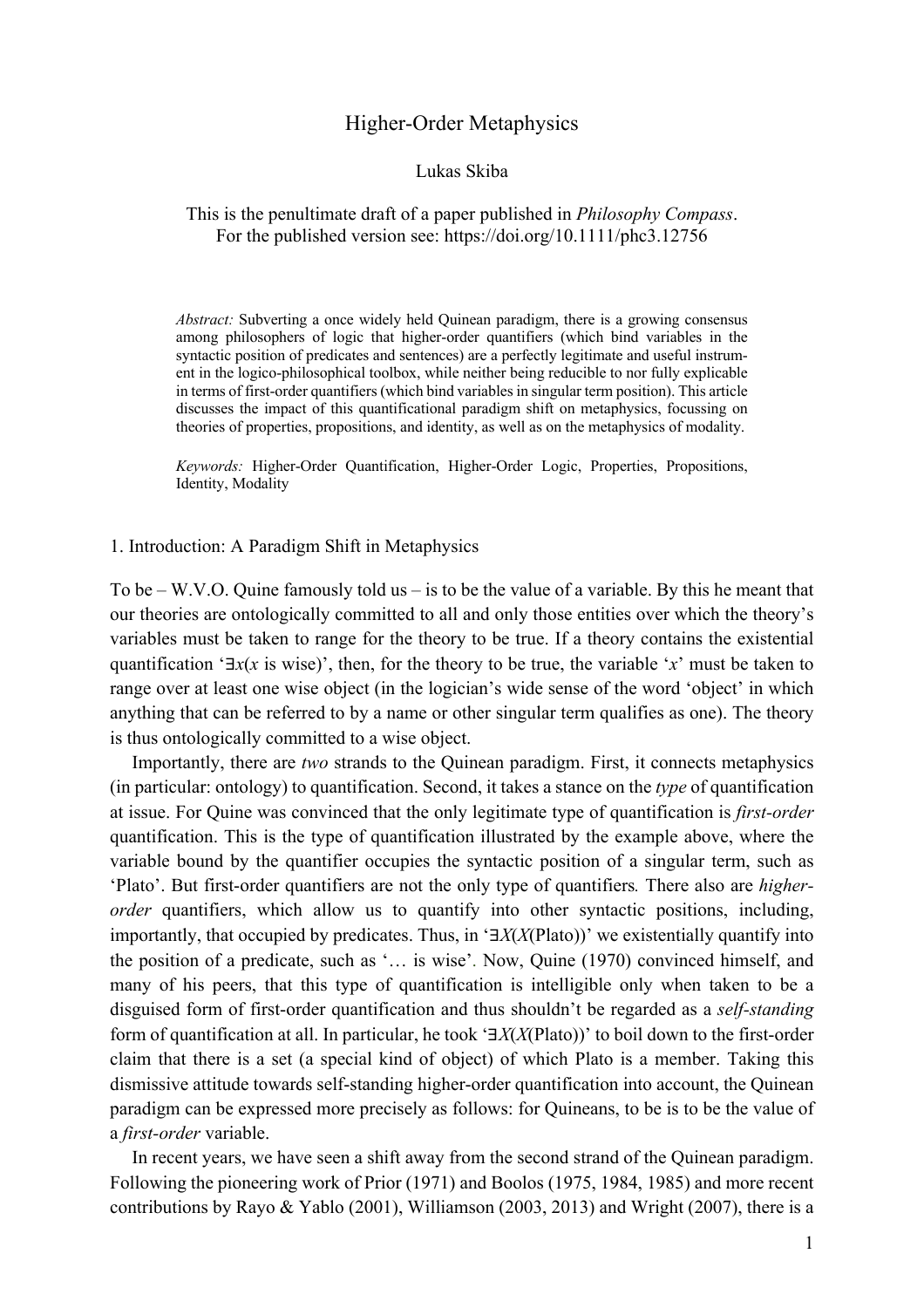growing consensus that one can make good sense of higher-order quantifiers without assimilating them to their first-order cousins. On this conception, higher-order quantification is a *sui generis* form of quantification which is neither reducible to nor explicable in first-order terms. In line with this, the values of higher-order variables are, on this alternative conception, not taken to be objects (not even in the logician's wide sense of that word) but are taken to belong to a distinct logical category of their own. When asked for a natural-language paraphrase of '∃*X*(*X*(Plato))' proponents of this view offer constructions such as 'there is something which Plato is'. And the more complex '∃*R*(*R*(Socrates, Plato) ∧ *R*(Plato, Aristotle))' will be paraphrased along the lines of 'Socrates is related to Plato somehow such that Plato is related to Aristotle in that way too'. In offering such paraphrases, proponents of the present conception will stress that the natural language quantificational devices they involve are *non-nominal*, as evidenced by the non-nominal complements of the 'namely'-riders with which they can be amplified, e.g. 'namely, wise' and 'namely, as teacher and pupil' respectively. And they will insist that such non-nominal quantifications are themselves not to be construed as first-order quantifications. Thus, the 'way'-locution in the second paraphrase must not be taken to indicate that we are concerned with a first-order quantification over certain kinds of objects called 'ways'. Rather, the phrase 'in that way' functions there merely as a device for what Rayo and Yablo call *anaphoric cross-indexing* and could be replaced e.g. with 'thus' (see Prior 1971: Ch. 3 for the original appeal to non-nominal quantificational devices in order to interpret higherorder quantification, see Rayo & Yablo 2001 for a development of this idea, and MacBride  $2006$  for helpful discussion).<sup>1</sup> The anti-Quinean, positive attitude towards self-standing higherorder quantification presently under consideration has a historical pedigree too: it can be seen as following a Fregean paradigm, since it is rooted in Frege's *Begriffsschrift* (1879). Adapting a famous dictum by Boolos, we can contrast it with the Quinean paradigm as follows: for Fregeans, to be is to be the value of a *first-order* variable or the value of a *higher-order* variable*.*

This paradigm-shift is of great importance for many fundamental questions in metaphysics, since it comes with a drastic shift in perspective on the structure of reality. For the Quinean foe of sui generis higher-order quantification, reality is flat: there are objects and objects alone. For the Fregean friend of sui generis higher-order quantification, reality is hierarchically structured: there is a bottom layer of objects –the values of first-order variables– followed by a layer of ways for these objects to be (and to relate) –the values of second-order variables which belong to a different logical type– followed by a layer of ways for such ways to be (and to relate) –the

<sup>1</sup> Whether such, or indeed any, natural language constructions allow us to produce sentences *strictly synonymous* with formulas of second-order logic is, however, unclear. Thus notice that while we are quantifying into the position of a *full predicate*, such as '… is wise', in '∃*X*(*X*(Plato))', we are quantifying into the position of a *copulafree adjective*, such as 'wise', in 'there is something which Plato is'. Presumably, we will take the two types of quantification to be semantically equivalent only if we believe, controversially, that '… is wise' and 'wise' are semantically equivalent (see Trueman 2021: Ch. 7,  $\S$ 3 for discussion). This is not to say, however, that the paraphrases discussed are pointless, should we reject the controversial equivalence and come to believe that, in general, there are no natural language sentences which *fully capture* the content of higher-order quantifications. In this case, we will come to understand the language of higher-order logic only as a result of what Williamson (2003: 459) calls the 'direct method': by immersing ourselves in its use, rather than by translating it into a (more) familiar language (see also Williamson 2013: Ch. 5, §9). In fact, it is generally accepted among higher-orderists that we will have to resort to this direct method at *some* point: even if natural language can capture second-order quantification, it doesn't contain the resources to capture, say, fourteenth-order quantification. So, sooner or later, we need to take a leap of faith and plunge into the practise of speaking *higher-orderese*. Since the paraphrases at any rate *approximate* the content of some higher-order quantifications they still play an important role in preparing us for the plunge.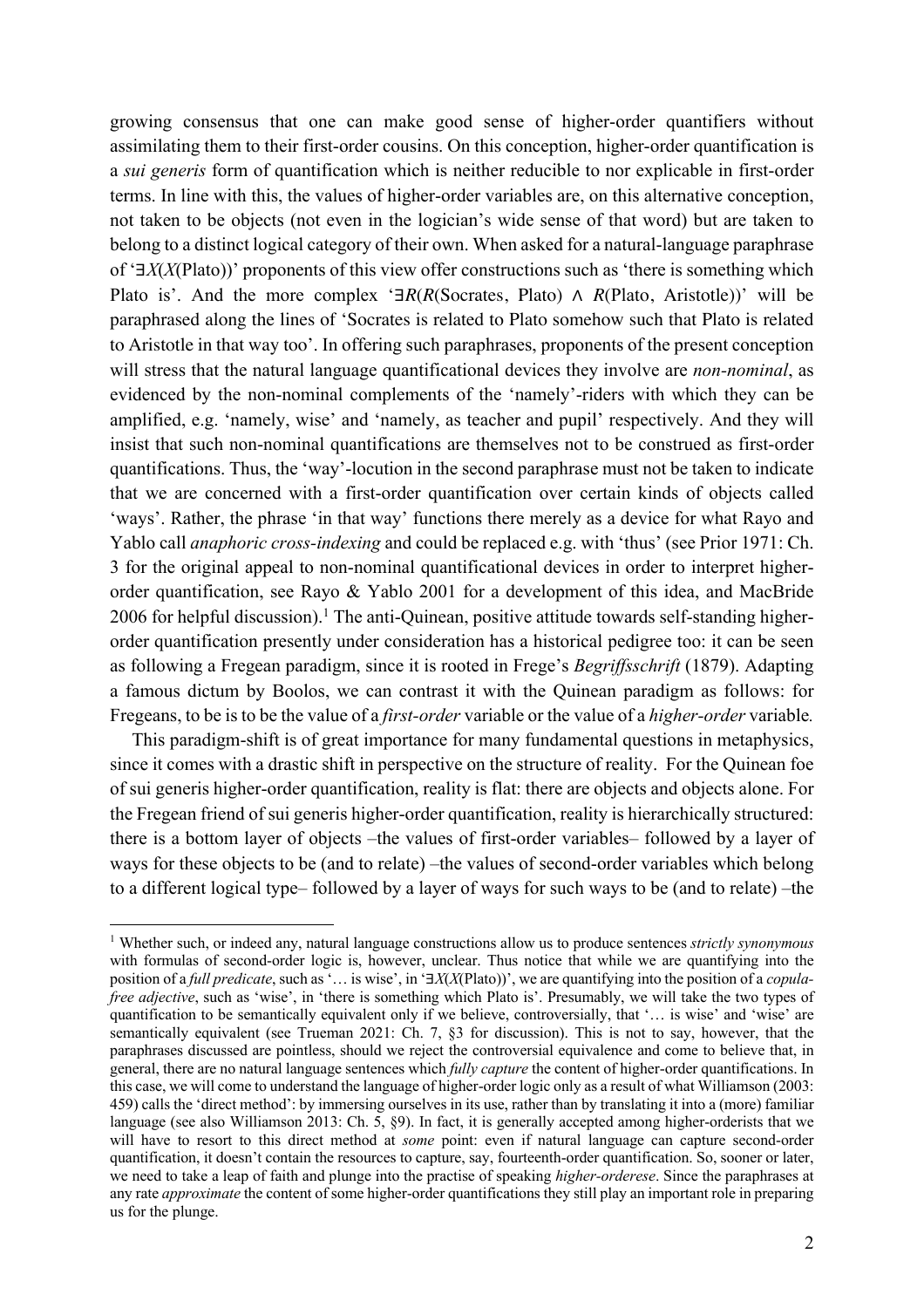values of third-order variables which belong to yet another logical type– and so on (ad infinitum).<sup>2</sup> These different outlooks have a knock-on effect on how Quineans and Fregeans approach a large variety of questions in metaphysics: when the Quinean is asked, for instance, whether there are properties, then this question is, from her perspective, tantamount to that of whether there are properties *among the objects*. When the Fregean is asked the same question, she will approach it differently: she *may* answer positively because she thinks that some objects are properties. But she *may also* (and will more likely) answer positively because she thinks that the inhabitants of some *other* level(s) of the hierarchy should be regarded as properties.

Over the last decade, more and more philosophers have become enthralled by the project of *Higher-Order Metaphysics*, the project of investigating questions and debates in metaphysics against the backdrop of the Fregean, rather than the Quinean, paradigm regarding higher-order quantification. This paper discusses some of the most important developments in this quickly emerging field, focussing on higher-order conceptions of properties (§2), propositions and facts  $(\S 3)$ , identity  $(\S 4)$ , and modality  $(\S 5)$ .

### 2. Higher-Order Conceptions of Properties

First-order metaphysicians trying to fit properties into their ontology have no choice but to regard them as special types of objects. This has a threefold effect on how they think and talk about them: (i) In line with the characteristic mark of objects (on our broad understanding), they will regard singular terms such as 'wisdom' or 'the property of being wise' as the linguistic devices tailor-made to facilitate property discourse. As a result, they (ii) will take constructions such as 'Plato instantiates wisdom' as the most perspicuous form of ascribing properties to (other) objects and (iii) will consider first-order quantifications such as '∃*x*(Plato instantiates *x*)' as faithful expressions of their property realism.

Higher-order metaphysicians may disagree on all three points and still think of themselves as property realists. This is because, in their ontology, the most natural place for properties is not among the objects but among the values of higher-order variables. Accordingly, they (i) will regard predicates such as '... is wise' to be the linguistic vehicles of choice when it comes to property talk, (ii) will take simple predications such as 'Plato is wise' to be the most perspicuous form of ascribing properties to objects and (iii) will consider higher-order quantifications such as '∃*X*(*X*(Plato))' as faithful expression of their property realism. A higherorder conception of properties along these lines is advocated e.g. by Williamson 2013, Jones

<sup>&</sup>lt;sup>2</sup> There is, of course, something misleading about this way of describing the higher-orderists' metaphysical outlook (and similar remarks apply to many other passages in this paper): for instance, by using expressions of the *same* logico-syntactical type, e.g. 'the values of *n*<sup>th</sup>-order of variables', for the inhabitants of each layer of the hierarchy we are belying what we then go on to say about them, namely that they belong to *different* such types. And by using, in particular, (plural) noun phrases to refer to them, we inappropriately assimilate the inhabitants of all layers to objects. Higher-orderists are well aware of such tensions which, to some extent, may be inevitably when we are trying to communicate their view in English rather than in the language of higher-order logic (see n. 1). The latter would involve using a first-order quantifier (binding variables in the position of singular terms) to postulate the inhabitants of the bottom layer, a second-order quantifier (binding variables in the position of firstlevel predicates, i.e. predicates that form sentences when combined with singular terms) to postulate inhabitants for the second layer, a third-order quantifier (binding variables in the position of second-level predicates, i.e. predicates that form sentences when combined with first-level predicates) to postulate inhabitants for the third layer, and so on.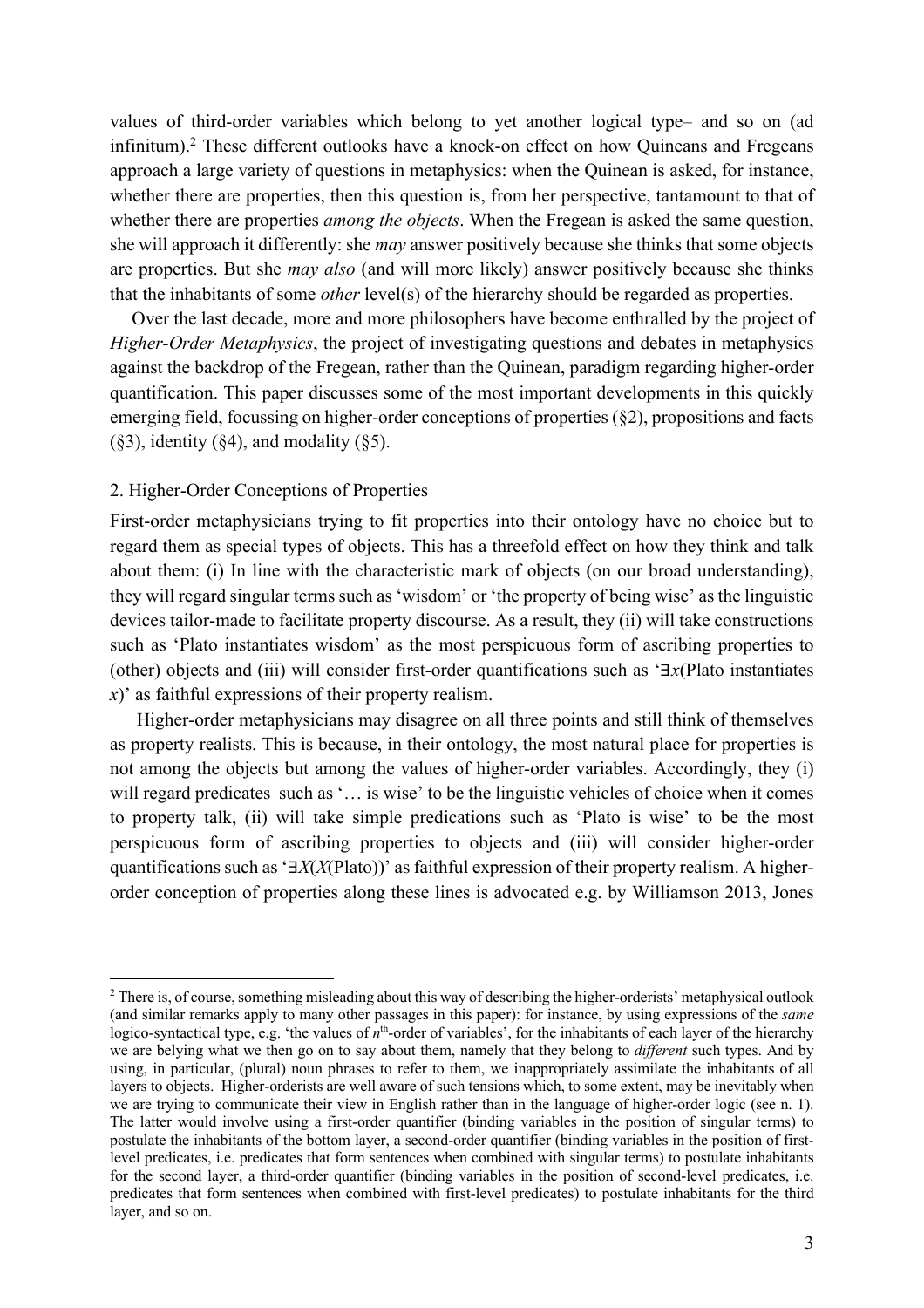2018, Bacon 2020, Skiba 2020, Trueman 2021. We can discern three major types of advantages cited in favour of it by its proponents.3

First, the higher-order conception delivers a purely logical justification for property realism unavailable to first-order realists. All that higher-orderists need in order to get from an entirely uncontroversial claim, e.g. 'Plato is wise', to a testimony of their property realism, '∃*X*(*X*(Plato))', is a simple application of the inference rule of (second-order) existential generalisation.4 In contrast, first-orderists will additionally have to endorse some principle which, applied to the case at hand, guarantees the transition from 'Plato is wise' to 'Plato instantiates wisdom'. Only then can they apply (first-order) existential generalisation to infer '∃*x*(Plato instantiates *x*)'. Whatever the status of the additional principle; it is not going to be a *purely logical* principle. So, higher-orderists can, while first-orderists cannot, regard their property realism as justified by the laws of logic alone.

Second, the higher-order conception promises a *resolution* of a large variety of disputes regarding the nature of properties that seem to have become intractable against the background of the first-order conception. For instance, let's focus on polyadic properties (aka *relations*) and consider the question of whether non-symmetric relations, such as the *is taller than* relation, should be distinguished from their converses, in this case, the *is shorter than* relation. In the first-order setting, in which this debate is traditionally pursued, it remains hotly contested (with e.g. Russell (1903) and Paul (2012) in the 'yes' and Williamson (1985) and Fine (2000) in the 'no' camp). When the debate is transposed into the higher-order setting, however, it admits of a straightforward resolution. While there is some disagreement on how identifications of higher-order entities are to be understood *exactly* (see §4), it is universally accepted that coextensionality is a necessary condition for higher-order identity. This means that dyadic predicates, '*F*' and '*G*', stand for the same higher-order relation only if ' $\forall x \forall y (Fx \rightarrow Gxy)$ ' holds. Since it is uncontroversial that ' $\forall x \forall y (x \text{ is taller than } y \leftrightarrow x \text{ is shorter than } y)$ ' is false, it is equally uncontroversial, that 'is taller than' and 'is shorter than' stand for distinct higherorder relations (see Trueman 2021: Ch. 10, §4). Other questions that have been taken to be resolved by the higher-order conception (not necessarily with the same degree of obviousness), include the question whether properties are universals, rather than tropes, ('yes' argues Jones 2018) and the question whether fundamental properties are freely recombinable ('yes' argues Bacon 2020). Quite generally, the influential idea that a higher-order conception of properties can help to clarify and resolve a number of important disputes in modal metaphysics (see e.g. Stalnaker 2012, Williamson 2013, Fritz & Goodman 2017a), can be subsumed under this heading, but will be discussed in more detail in §5.

Third, the higher-order conception is also taken to *dissolve* certain disputes that have become grid-locked in the first-order setting. <sup>5</sup> In contrast to a resolution, which presupposes the possibility of transposing a given question into the higher-order setting where it is then taken to receive a (more) straightforward response, a dissolution is taken to occur if a certain question

<sup>&</sup>lt;sup>3</sup> An important additional motivation for higher-orderism about properties and related entities stems from its potential to allow for absolute generality without running into versions of Russell's paradox. See Williamson 2003 for this line ofargument for higher-orderism and Florio 2014 for an overview of the ensuing debate.

<sup>4</sup> See Jones 2018 for a clear statement of this argument. It presupposes a classical or negative free higher-order logic (which guarantees that '*Fa*' logically entails '∃*X*(*Xa*)'). For discussions of various free higher-order logics, including positive free higher-order logic, see Besson 2009, Bacon et al. 2016, Skiba 2020. 5 The 'resolution' vs. 'dissolution' terminology is due to Jones 2018.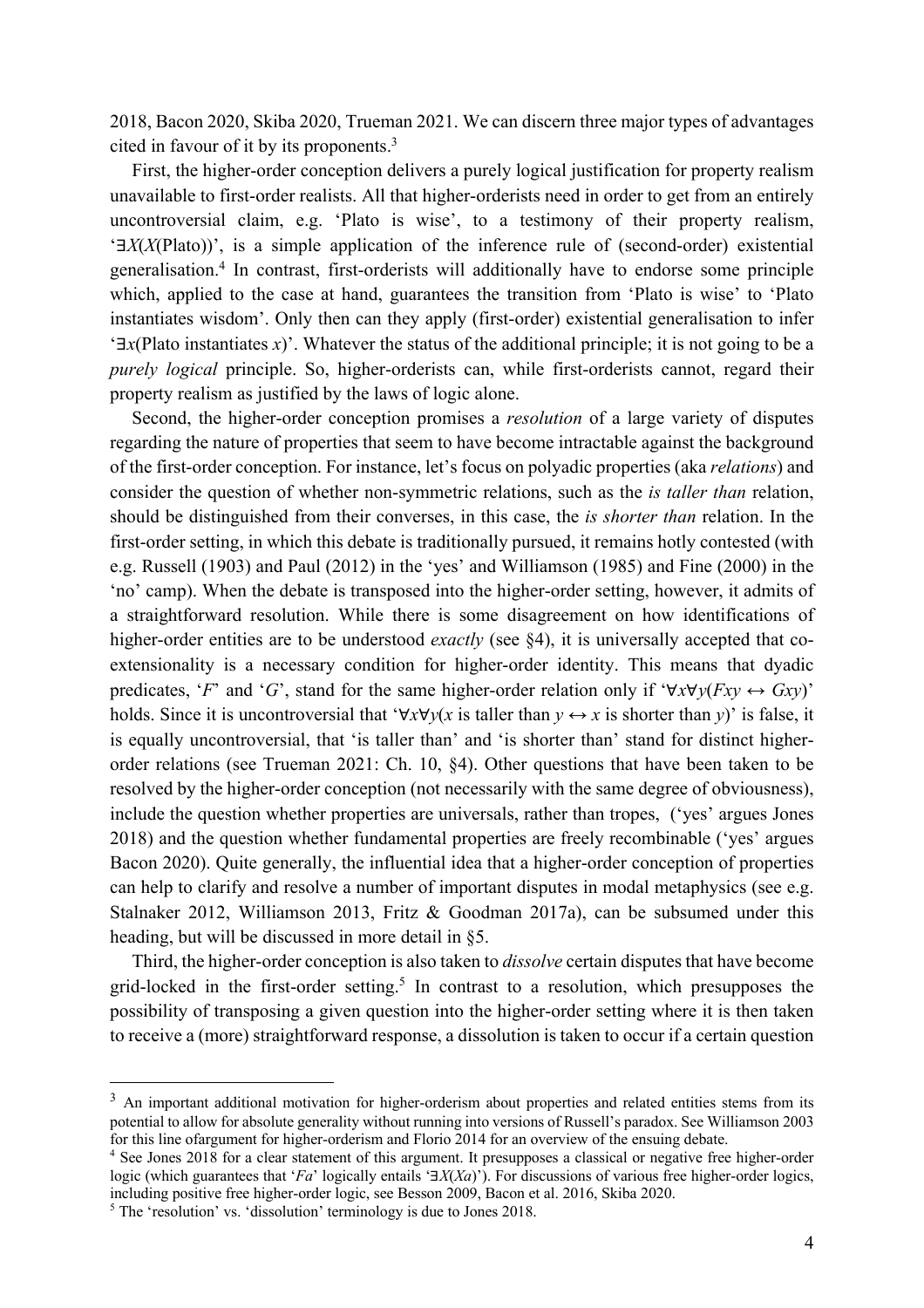can simply no longer be posed in the higher-order setting. To illustrate, consider the question of whether properties are spatiotemporally located. From the perspective of the first-orderists, who take properties to be the referents of singular terms, this question makes perfect sense. It therefore demands a response (what the right response is, is, again, hotly contested, with e.g. Paul (2006) and Effingham (2015) in the 'yes' camp and Russell (1912: Ch. 9) being the figurehead of the 'no' camp). In contrast, from the perspective of the higher-orderists, who take predicates to be the right linguistic vehicles to facilitate talk about properties, there is no intelligible question to be asked here: the expression '... is spatiotemporally located' and other locative vocabulary is most naturally construed as combinable *only* with singular terms, not with predicates: 'is wise is spatiotemporally located' is simply ungrammatical. So, from the perspective of higher-orderists, the question cannot even be intelligibly formulated, which absolves them of any obligation to even engage with it (see Jones 2018). Further questions to be eschewed in this way include the question of whether higher-order entities are sets (Jones 2019: 172), once more the question whether properties are tropes or universals (which Skiba 2020 marks out for dissolution, rather than resolution), and the question whether properties need to be connected to objects by an instantiation relation, a question which famously serves as the starting point for Bradley's Regress (Trueman 2021: Ch. 10, §2).

## 3. Higher-Order Conceptions of Propositions and Facts

So far, we have focussed on quantification into the position of predicates ('… is wise') and its deployment in theories of properties. But the remit of higher-order quantification is broader than that. It also covers sentential quantification, as in '∃*P*(*P*∨¬*P*)', where we quantify into the position of an assertoric sentence, such as 'Plato is wise'. Sentential quantification naturally leads to a higher-order conception of propositions.

Like the higher-order conception of properties, this conception is unavailable to first-order metaphysicians who are, once more, compelled to regard propositions as a special type of object (see e.g. Künne 2003, King et al. 2014, Hanks 2015). Accordingly, they treat quantification over propositions as first-order quantification, formalizing, e.g. 'Plato believes everything he says' as '∀*x*(Plato says *x →* Plato believes *x*)'. This requires a construal of propositional attitude reports as containing a singular term standing for a proposition, which is achieved by taking propositions to be the referents of that-clauses and declaring those as singular terms. As a result, first-orderists take attitude ascriptions to contain a dyadic predicate flanked by a singular term on either side:

### (FO-Attitudes) [Plato] [believes] [that snow is white]

Higher-order metaphysicians, in contrast, find inspiration in Prior's suggestion (1971: Ch. 2) to recast the logical form of attitude reports as follows:

### (HO-Attitudes) [Plato] [believes that] [snow is white]

Here, we have a singular term and an assertoric sentence flanking what can be called, following Künne (2003), a *prenective*, i.e. an operator which behaves like a *pre*dicate on the left and like a sentential con*nective* on the right. On such an account, quantification over propositions is naturally treated as sui generis quantification into sentential position, so that 'Plato believes everything he says' can be formalized as '∀*P*(Plato says that *P →* Plato believes that *P*)'.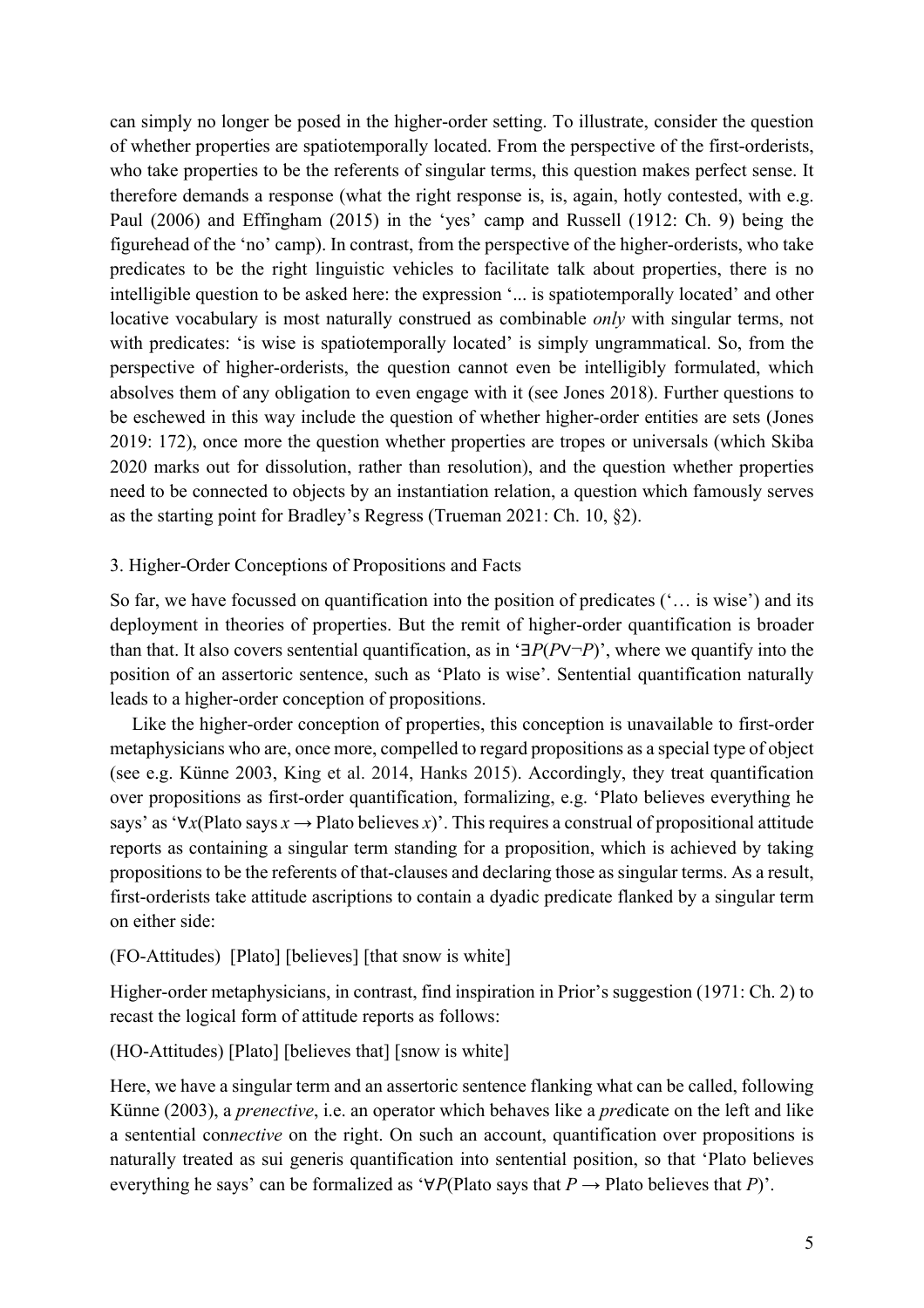Those higher-orderists about propositions who follow, in varying degrees of proximity, the Priorian suggestion (Rosefeldt (2008), Trueman (2018, 2020 2021), Jones (2019)) have claimed two advantages over the first-order conception.

First, the higher-order conception of propositions avoids the *substitution problem*, one of the most troubling consequences of first-order accounts (see Rosefeldt 2008): according to firstorderists, 'the proposition that snow is white' and 'that snow is white' are co-referring singular terms. If this were correct, one would expect the two expressions to be smoothly intersubstitutable in attitude reports. In fact, however, a perfectly well-formed sentence, 'Plato hopes that snow is white', becomes *ungrammatical* as the result of such a substitution: 'Plato hopes the proposition that snow is white' is not a well-formed sentence (see e.g. Moltmann 2003, 2013: Ch. 4, §3.1). While first-orderists will have to (at least) complicate their account in some way or another in order to address this problem (see e.g. King 2007: 137-63, Nebel 2019), higher-orderists flat-out avoid it.

Second, the higher-order conception of propositions is taken to allow for a preferable account of representational content*.* On the first-order conception, for Plato to make cognitive contact with the world surrounding him (e.g. by representing it as being such that snow is white) is for him to stand in an object-to-object relation to a certain first-order proposition. Now it seems that this account is incomplete until the proposition in question is *itself* ensured to have the right representational content (viz. to represent the world as being such that snow is white). How are first-orderists to account for this representational content of propositions? Higherorderists (Trueman 2018, 2021; Jones 2019) argue that any plausible account available to firstorderists will ultimately employ an object-to-higher-order-entity relation connecting the firstorder proposition that snow is white to the semantic value of the sentence 'snow is white'. But this, they point out, is just to give a Priorian account of the representational content of propositions. Why then, they ask, not cut out the middleman and take the representational content of attitudes to be specified *directly* on the Priorian model, as per (HO-Attitudes)?

Not all recent advocates of higher-order propositions are motivated by considerations such as the above. As with properties, e.g. Stalnaker (2012), Williamson (2013), Fritz & Goodman (2017b) instead locate the main advantage of the higher-order conception of propositions in its potential to advance debates concerning the logic and metaphysics of modality (on which see §5 below).

A further important line of thought (manifested e.g. in Fine 2012; Dorr 2016; Correia & Skiles 2019; Fritz 2019, 2021) is that the employment of sui generis sentential quantification is beneficial for the formulation of theories of ground. On this approach, the canonical form of grounding claims, '*S*<*Q*', involves a sentential connective (which connects the sentence '*Q*', stating the grounded, and the sentence '*S*', stating its full grounds, and which can be read as '*Q* because *S*'). Grounding principles, such as e.g. the irreflexivity of ground, then take the form of a sentential quantification: '∀*P*¬(*P*<*P*)'. On this view, grounding is a relation not among special types of objects, but among potential values of higher-order, viz. sentential, variables. In the grounding literature, we often hear these higher-order relata of grounding being described as higher-order *facts* rather than higher-order *propositions.* It is not clear, however, whether this marks a genuine difference in the notion that the respective theorists are trying to capture. In fact, it has been argued that the higher-order setting collapses any distinction between 'representational' propositions and 'worldly' facts (see Trueman 2020), which, if correct, would suggest that we are concerned here only with a verbal difference.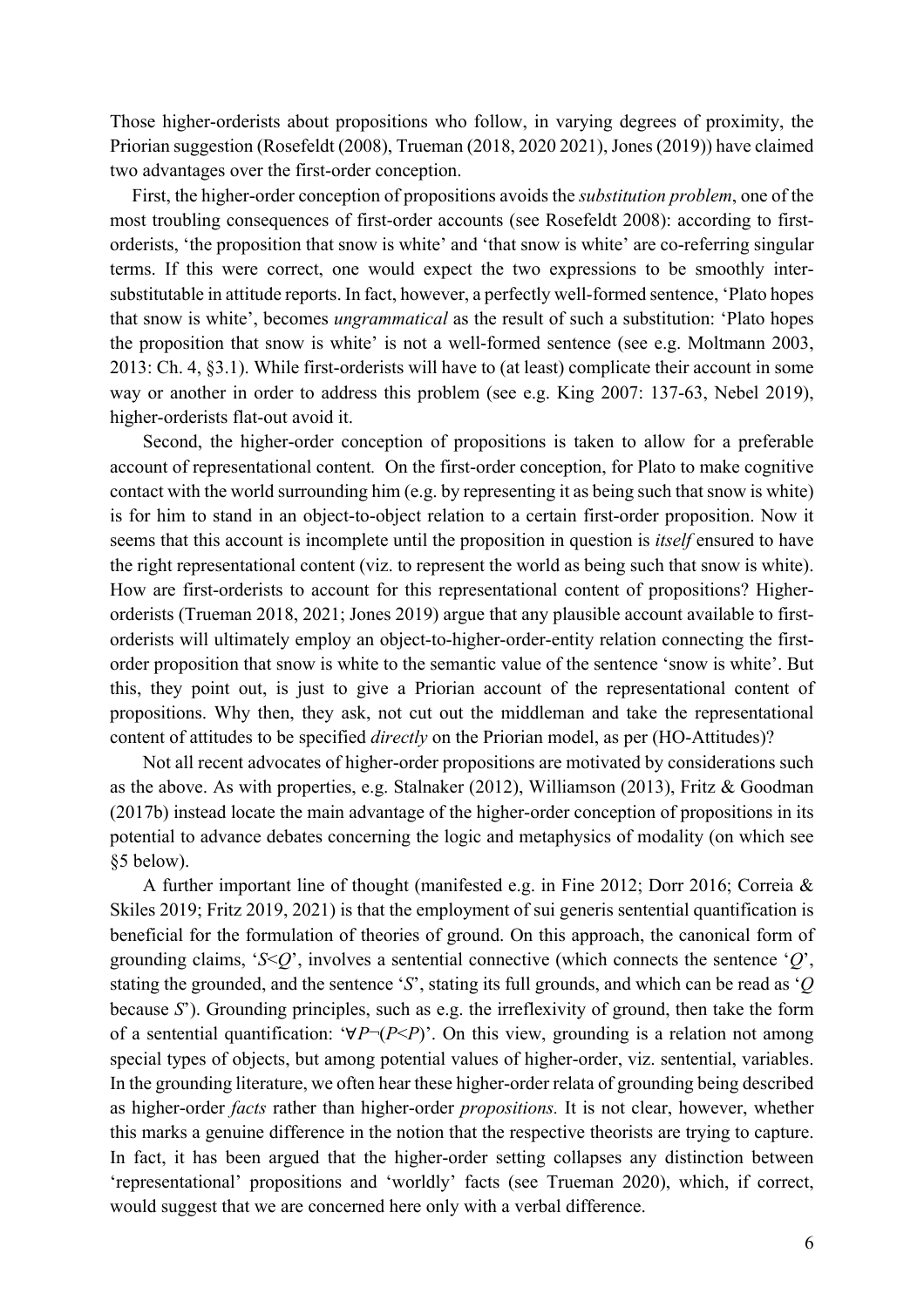#### 4. Higher-Order Conceptions of Identity

Higher-order conceptions of properties and propositions require a higher-order conception of identity, because our standard notion of identity applies exclusively to first-order entities. Identity statements, such as 'Hesperus is Phosphorus', are routinely formalized in first-order logic as '*h*=*p*'. And the relational predicate '=' of first-order logic can be flanked only by singular terms (and first-order variables). Yet we clearly need a way of saying that two predicates/sentences stand for the same (or distinct) higher-order entities. In other words: we need a notion of higher-order identity. Following Dorr we will use '≡' for this purpose. For instance, we can express the identity of the higher-order property of being a lawyer with that of being an attorney thus: '*L*≡*A*' (see Dorr 2016: §3 for two different formalisms generalizing this use of '≡'). Several approaches have been pursued in order to provide an informative account of such higher-order identifications. They agree that higher-order identity is to obey structural principles similar to those governing first-order identity. In particular,  $\equiv$  is taken to be a reflexive, symmetric and transitive relation, and subject to a higher-order version of Leibniz' Law (which may be restricted, e.g. to non-opaque contexts; see Dorr (2016: 43-46), Correia & Skiles (2019: 645)). Beyond this basal agreement, however, we encounter two major dimensions of dispute.

The first dimension concerns the *fineness of grain* with which higher-order entities are to be distinguished. It is relatively uncontroversial that intensional equivalence is a *lower* limit for higher-order identity. Higher-order properties are to be identified only if they necessarily apply to the same objects, and sentences are to stand for the same higher-order entity only if their truth-values necessarily coincide. There is also wide agreement regarding its *upper* limit: the Russell-Myhill paradox (Russell 1903, Myhill 1958) is widely taken to show that there is a limit on how much structure higher-order entities can be taken to exhibit (see Dorr 2016, Goodman 2017a; see Fritz 2019 for a technique of still assigning 'proxy' structure to them). In particular, it is taken to show that some complex sentences correspond to the same higher-order entity despite being built up from components standing for entities that themselves are *not* pairwise higher-order identical. What is contested is where higher-order identity is to be located exactly on the resulting interval. Three important approaches have emerged:

(i) A prominent option is to regard intensional equivalence as a necessary *and sufficient* condition for higher-order identity (Stalnaker 2012, Williamson 2013, Rayo 2013, Trueman 2021). This has the advantage of simplicity but treats, e.g., all logically equivalent sentences as corresponding to the same higher-order proposition.

(ii) The second option strengthens intensional equivalence to ground-theoretic equivalence. On this approach, sentences correspond to the same higher-order proposition just in case they can safely be intersubstituted in statements of ground (Correia (2010, 2016), Correia & Skiles (2019)). Correia's logic GI (Generalized Identity*)* allows, e.g., to distinguish the intensionally equivalent sentences '*S*' and '*S*∨(*Q*∧¬*Q*)'since they differ in their grounding profile (the former being a plausible ground for the latter, but not vice versa).

(iii) The third option is motivated by a desire to avoid potentially vicious forms of circularity. Thus Dorr (2016) treats higher-order identity as classical equivalence subject to a no-circularity requirement: Following Prior (1964), the guiding idea behind his logic OLC (Only Logical Circles) is to reject higher-order identities '*A*≡*B*(*A*)' whenever '*A*' occurs as a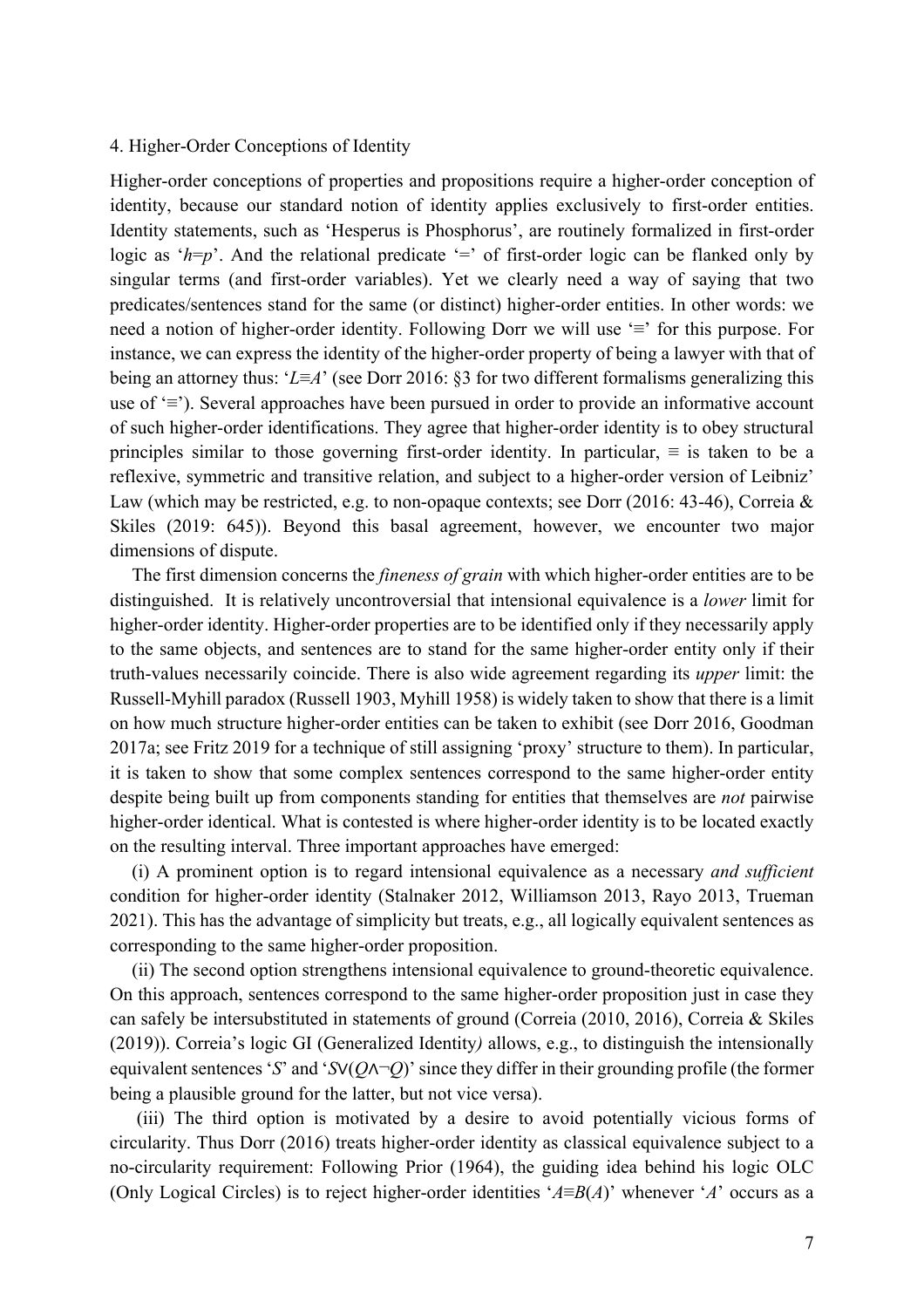proper component of '*B*(*A*)' whose remainder '*B*' contains some non-logical expressions, (yielding e.g. the verdict that '*P*≡*P*∨*P*' is false whenever '*P*' is not purely logical).

The second dimension of dispute concerns the intelligibility of *identifications across orders*. Higher-order theories of properties and propositions are commonly assumed to take the form of Standard Type Theory (STT).<sup>6</sup> In type theories, the logical type of an expression is made explicit via a superscript (making additional typographical distinctions superfluous). For instance, the application of a first-level predicate constant to a term, previously '*Fa*', becomes '*f* 1 (*a*<sup>0</sup> )'. STT, which goes back to Russell & Whitehead's *Principia Mathematica* (1910-1913)*,* imposes strict limits on what counts as meaningful predication: it regards a predication of the form ' $b^{\beta}(a^{\alpha})$ ' as well-formed iff α immediately precedes  $\beta$  (i.e.  $\beta = \alpha + 1$ ). In line with this, STT treats identifications as well-formed iff they combine two expressions of the same type with an identity predicate of the next higher type. While, according to STT, identifications such as  $(a^{0} = b^{0}$  and  $f^{1} = g^{1}$  are thus meaningful, any attempt to express an *order-straddling identity* between, say, an entity of type 0 (i.e. an object, a potential value of a first-order variable) and an entity of type 1 (i.e. a higher-order property/proposition, a potential value of a second-order variable), e.g. with a string of symbols such as ' $a^0 = 1/1$ ' or ' $a^0 = 2/1$ ', is ill-formed.<sup>7</sup> In contrast, a number of higher-orderists have recently shown sympathy for some form of Cumulative Type Theory (CTT) as the background framework for higher-order theorizing (Williamson 2003, 2013; Linnebo & Rayo 2012; Krämer 2017; Florio & Jones 2021).8 CTT is more relaxed about what counts as meaningful, regarding predications ' $b^{\beta}(a^{\alpha})$ ' as well-formed not only when  $\beta$  is directly succeeds  $\alpha$  but also when it is strictly greater than  $\alpha$  (i.e.  $\beta > \alpha$ ). As a result, CTT allows for the definition of a type-straddling identity predicate  $\approx$  with the help of which entities of distinct types can be identified, as in ' $a^0 \approx f^{1}$ .<sup>9</sup>

What hinges on the choice between STT and CTT and how are we to make it? The main argument in favour of CTT, due to Linnebo & Rayo (2012), runs, in rough outline, as follows: First, (a precisification of) the claim that each formal language can be provided with a semantic theory of a desirable form (*Optimism*) is motivated.10 Second, it is argued that this requires allowing for languages with expressions of *infinite types* (e.g. expressions of type ω with ω>*n* for any natural number *n*). Third, it is pointed out that only CTT sits naturally with infinite types (for ' $b^{\omega}(a^{\alpha})$ ' to be well-formed according to the standards of STT,  $\alpha$  would have to immediately precede  $\omega$ , which is impossible since  $\omega$  is an infinite type; the requirement that  $\omega > \alpha$ , in contrast, is unproblematic). The argument's success remains contested. Button  $&$  Trueman (Ms:  $§6$ ) point to the observation, made by Florio & Shapiro (2014: 162-3), that *Optimism* is inconsistent with another prima facie attractive principle, according to which, for any formal languages you have, there is a union language comprising them all into one (*Union*).<sup>11</sup> Button & Trueman then

<sup>10</sup> This is Linnebo & Rayo's 'Principle of Semantic Optimism' (2012: 276)

<sup>&</sup>lt;sup>6</sup> Also known as 'Strict Type Theory', see Florio & Jones 2021.<br><sup>7</sup> Given the type-indicating superscripts, the typographical distinction between '=' and '≡' is no longer necessary; it is retained for the sake of consistency with the preceding discussion.

<sup>&</sup>lt;sup>8</sup> There are some important differences between the versions of CTT proposed by these authors; see Button & Trueman (Ms: §7) for discussion.

<sup>9</sup> See Linnebo & Rayo (2012: 282) and Krämer (2017: 516) on how to define a type-straddling identity predicate in slightly different settings (for which they use the sign '≡' which we have already reserved for type-restricted higher-order identity). While they, as well as Button & Trueman (Ms: §1.2), all take type-straddling identity to be a genuine notion of identity, Florio & Jones (2021: 56 n. 15) voice some concerns over this.

<sup>&</sup>lt;sup>11</sup> This is Florio & Shapiro's 'Principle of Naive Union' (2014: 163), not Linnebo & Rayo's 'Principle of Union' (2012: 276), which is a restriction of the former and consistent with their Principle of Semantic Optimism.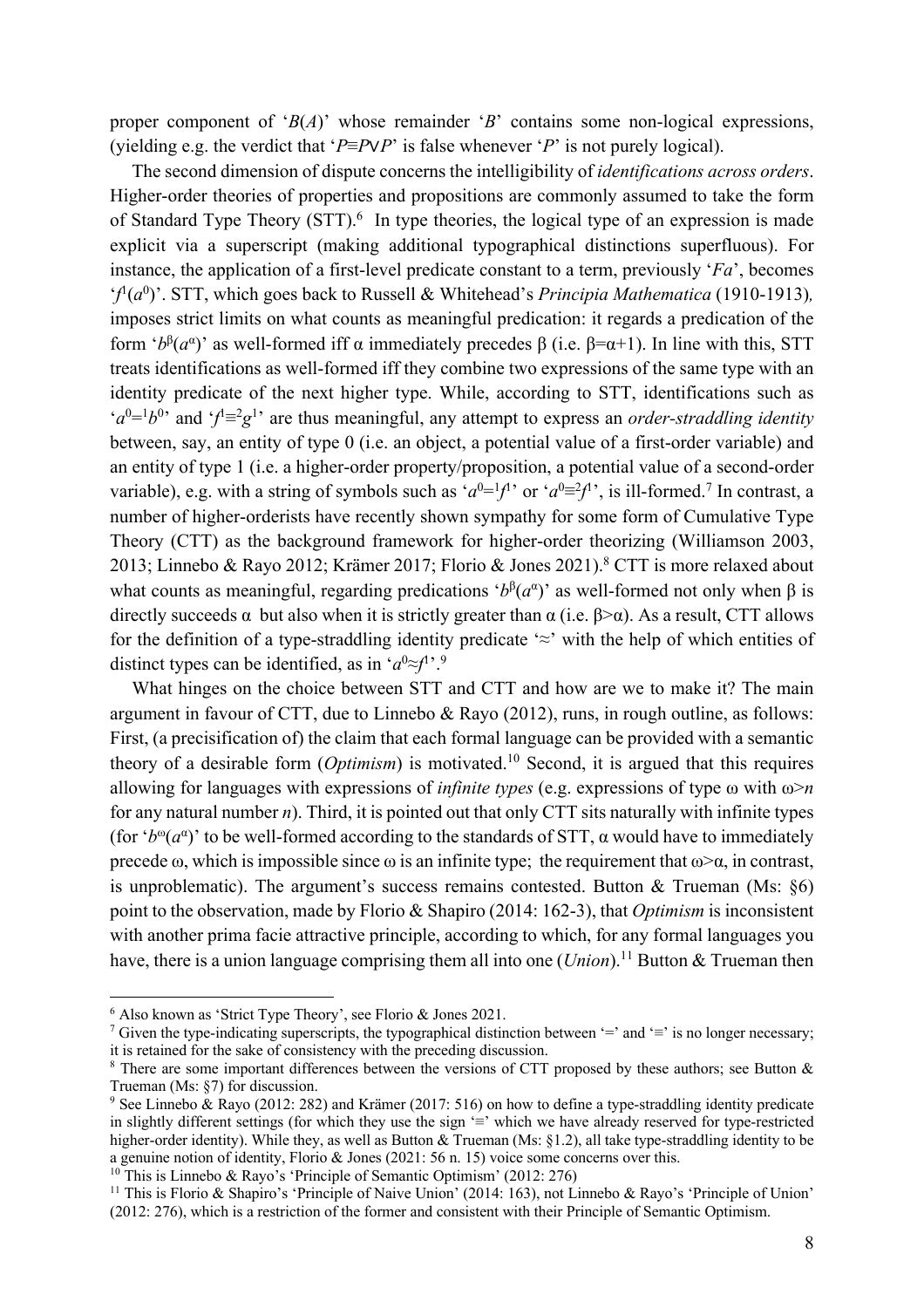argue that Linnebo & Rayo's attempt to preserve *Optimism* (which leads to CTT and requires restricting *Union*) is but one natural reaction to the conflict. An alternative, which they argue to be preferable, is to preserve *Union* by restricting *Optimism,* which they show can be done in a way that is compatible with STT (and well-motivated from its perspective).

The choice between STT and CTT is bound up, in intricate ways, with the question whether absolute generality (AG) – quantification over absolutely everything – is possible (see Florio 2014 for an introduction to AG). Linnebo & Rayo's semantic argument presupposes an AGprinciple and Florio & Jones (2021) argue that their version of CTT is as compatible with AG as STT is. In contrast, Krämer (2017) and Button & Truman (Ms: §7) argue that only STT allows for genuine AG (a claim from which they draw, however, opposite conclusions: while Krämer takes it to tell against the possibility of AG, Button & Trueman take it to speak against CTT.)

A different type of consideration in favour of STT is provided in Skiba (forthcoming a): in §2 we saw arguments from dissolution to be an important motivation for looking at metaphysical disputes through the lens of higher-order languages. Skiba takes these arguments to also support this lens being cut in the shape of STT, rather than CTT. Put briefly, the point is that adopting CTT would threaten to undermine dissolution arguments, since it would, for instance, re-introduce the possibility of asking after the location of properties *even* when those are conceived of as higher-order entities (by allowing to ask whether they are identical, in the sense of  $\approx$ , with some object that is located.)

#### 5. Higher-Order Metaphysics of Modality

Since the seminal work by Saul Kripke and Ruth Barcan-Marcus, results in first-order modal logic have routinely informed our views on the metaphysics of modality. In contrast, interest in the metaphysical lessons to be drawn from higher-order modal logic, which studies the interaction of modal notions with higher-order quantifiers and higher-order identity, has increased only in the recent wake of Williamson's milestone contribution *Modal Logic as Metaphysics* (2013). The book's central claim is that the best systems of higher-order modal logic lend support to *necessitism*: the radical view that necessarily all objects, including, e.g., Plato, exist necessarily (formally: □∀*x*□∃*y*(*x*=*y*)). Despite its historical pedigree (versions of necessitism can be found in Bolzano, Wittgenstein and Ramsey) many find this doctrine simply unbelievable*.* They instead favour contingentism and think that, had Plato's parents never met, Plato would simply not have been there at all, rather than carving out an existence as a nonconcrete, merely possible person, as necessitists would have us believe.

We can discern two important routes along which higher-order modal logic is taken to lead to necessitism (for a third one, see Goodman 2017b). Both proceed via higher-order necessitism, the view that necessarily all higher-order properties, relations and propositions exist necessarily (a formal instance of which is: □∀*X*□∃*Y*(*X*≡*Y*)). The first route motivates higher-order necessitism by appeal to *theoretical virtues.* Thus Williamson (2013, Ch. 6) maintains that it falls out of the higher-order modal logic to strike the best balance between simplicity, strength and uniformity. The second route motivates it by an appeal to *modal discourse* (Williamson 2013, Ch. 7; Fritz & Goodman 2017a). The central idea here is that contingentists, who reject mere possibilia, struggle to account for a range of modalized quantifications including e.g. 'there are four possible knives that can be made out of these two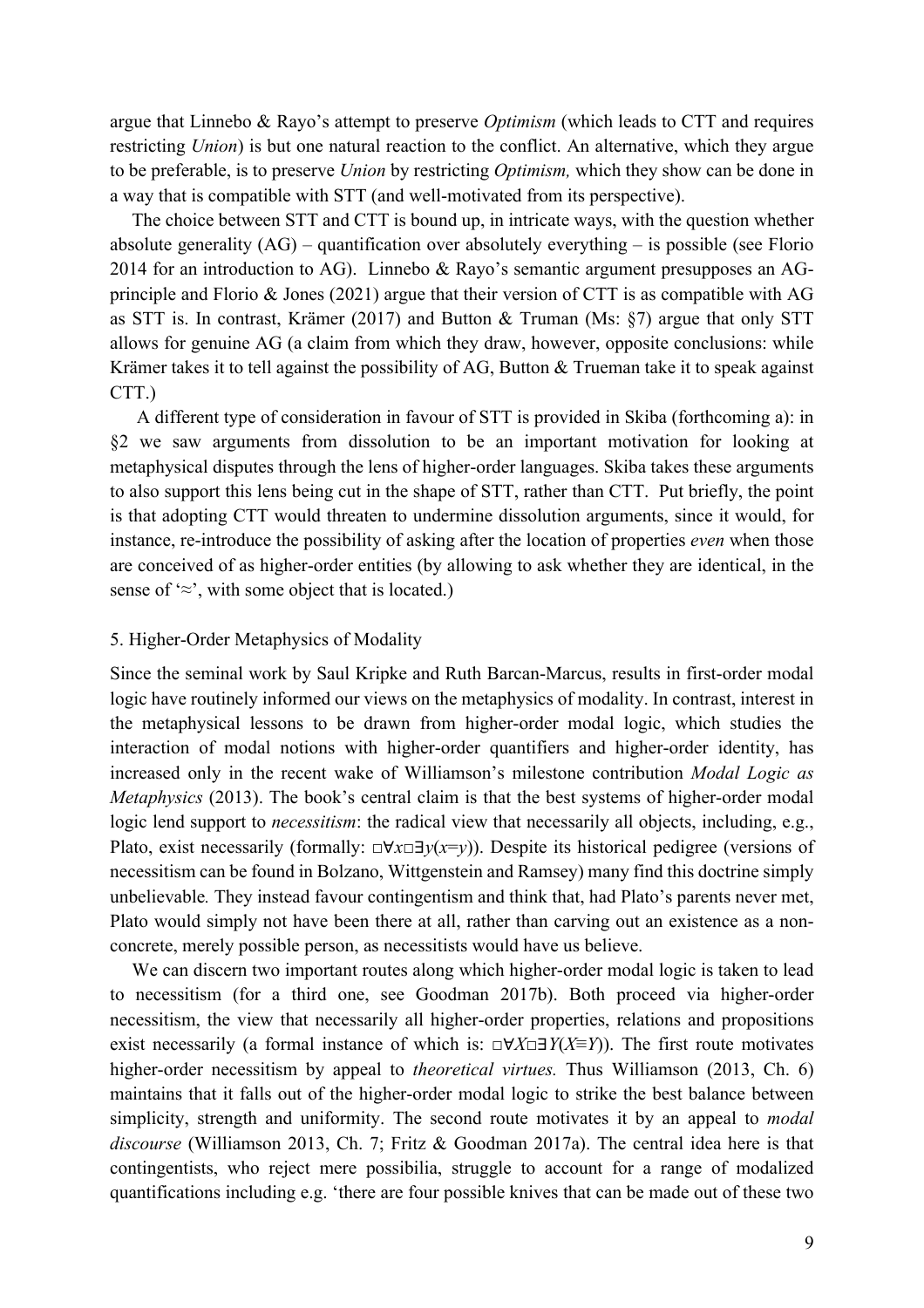blades and two handles' and 'most possible persons will never be born'. While *some* of these can be provided with paraphrases on weaker assumptions (see Rosefeldt 2017), contingentists will have to embrace higher-order necessitism, so the argument goes, if they want to account for the *full range* of modalized quantifications. In particular, they will have to assume the necessary existence of *haecceities* (higher-order properties such as *being identical to Plato*) in order to make sense of the second example claim along the lines of 'most haecceities that can be instantiated by a person will in fact never be instantiated by anything that is born'. (We cannot here do justice to the subtleties of the two versions of this route, nor to the differences between them. See Williamson 2016 and Goodman 2016 for further discussion.)

The two routes then converge on the *haecceities argument* (Williamson 2013: Ch. 6, §2; Fritz & Goodman 2017a: §3.2; see Fine 1985, Menzel 1990 for some precursors of this type of argument) intended to show that, in the end, higher-order necessitism requires necessitism. The main idea here is that one would otherwise have to accept that Plato's haecceity could exist without Plato, which is taken to constitute an unacceptable *explanatory embarrassment*: how could Plato's haecceity still single out Plato as its target when he is absent? There are two broad strategies contingentist can pursue in response to these arguments. First, they can try to resist the arguments for higher-order necessitism and defend what we may call uniform contingentism (the combination of first-order and higher-order contingentism).<sup>12</sup> Versions of uniform contingentism are developed in Fine 1977 and Stalnaker 2012, and further refined and critically examined in detail by Fritz & Goodman (2016, 2017a) and Fritz (2018a, 2018b). Second, they can try to resist the haecceities argument, proposing what we may call hybrid contingentism (the combination of first-order contingentism and higher-order necessitism); for instances of this strategy see Pérez Otero 2013 and Skiba forthcoming b.

In addition to these debates, which may be regarded as pertaining to the *extent* of possibility and necessity, higher-order resources have also begun to be employed in debates concerning the *nature* of modality. Thus Dorr (2016: 68-70) considers analysing metaphysical modality in terms of higher-order identity by understanding a claim of the form '□*P*' as '*P*≡⊤' (see Dunaway 2013 and Roberts 2020 for further uses of higher-order quantification to elucidate the nature of modality). Finally, we are starting to see work incorporating both projects, with Rayo (2020) providing an argument for contingentism, partially based on a higher-order analysis of modal notions.

### 6. Conclusion

As illustrated by its application to theories of properties, propositions, identity, and modality, the project of higher-order metaphysics is geared towards a major reshaping of a comprehensive theoretical landscape. Against the backdrop of the rehabilitation of sui generis higher-order quantification, it aims to transmogrify a large variety of well-trodden areas of debate into more

<sup>&</sup>lt;sup>12</sup> Here, the distinction between resolving and dissolving philosophical issues from  $\S2$  may find a further useful application: thus, we can think of necessitists as appealing to the argument from modal discourse in order to resolve (in their favour) the dispute between necessitism and contingentism. One way for contingentists to respond to this argument consists in maintaining that, contrary to first impressions, the problematic modalized quantifications lack well-defined content, thereby dissolving the problem of how they should account for them. For such a dissolution to be successful, they would have to find a way to block the necessitists' arguments (see Williamson 2013: Ch. 7) that contingentists must take the relevant claims to have content, on account of their similarity to other claims which contingentists accept as contentful. Thanks to an anonymous reviewer for helpful discussion on this matter.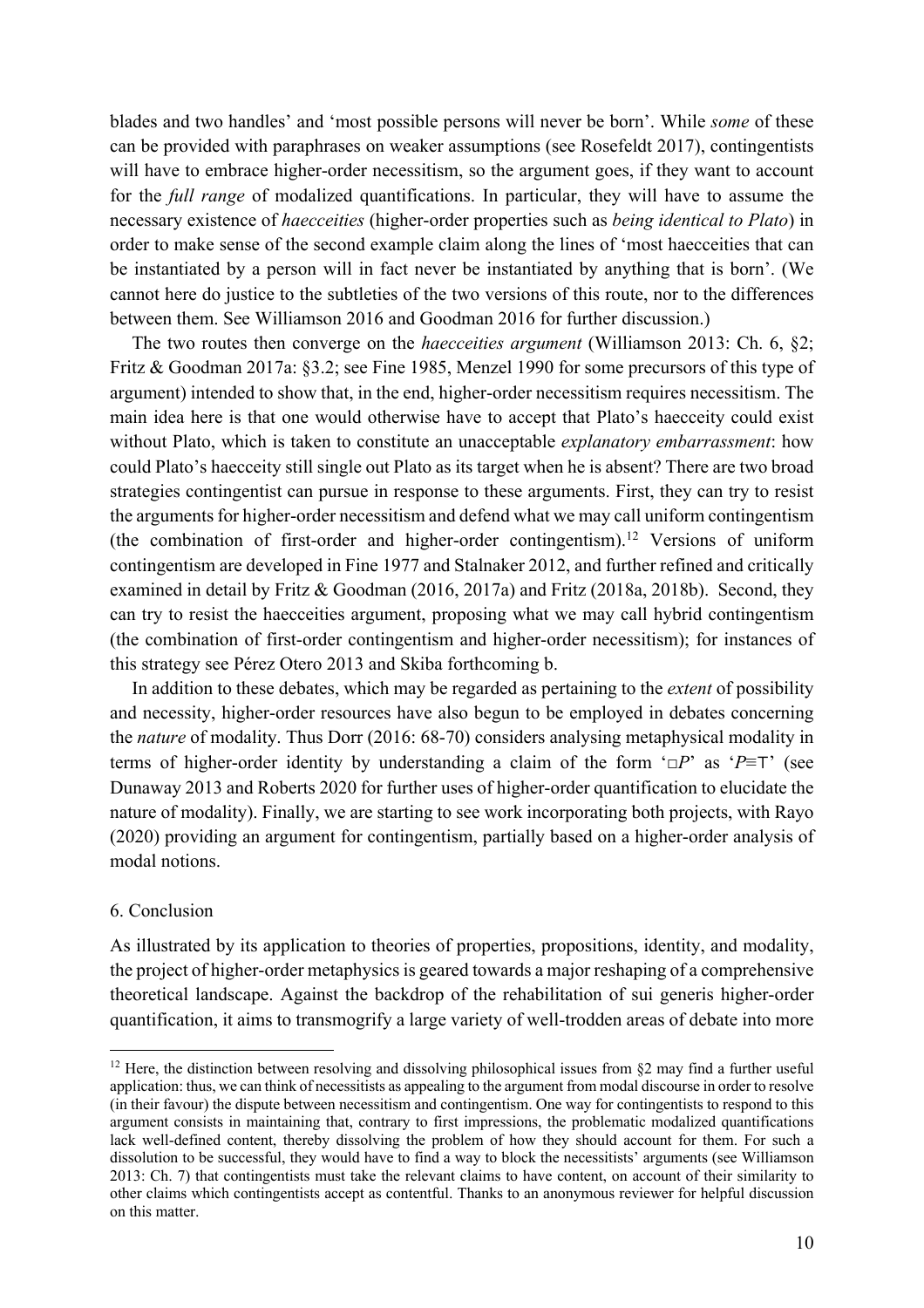fruitful metaphysical climes. In this regard, it is comparable to the research projects that have resulted from the rehabilitation of modal discourse (following the subversion of a another Quinean orthodoxy) and, more recently, the rehabilitation of notions of metaphysical ground. Qua large-scale transformational project, the overall success of higher-order metaphysics is unlikely to depend on the accomplishments of any given application but rather on the theoretical progress it is taken to yield in aggregate. Since the project is in full process, with new terrain charted and old ground dug over by the hour, it is too early to reach a definite verdict. Extrapolating from the advances it has already made, however, it is timely to attest its potential to have a major impact on the shape of metaphysics in the coming decades.

## Acknowledgments

Thanks to Rob Trueman, the participants of the research colloquium *Language and World* at the University of Hamburg, and an anonymous referee for helpful feedback and discussion.

### References

- Bacon, A., J. Hawthorne & Uzquiano, G. (2016). Higher-order free logic and the Prior-Kaplan Paradox. *Canadian Journal of Philosophy*, 46, 493–541.
- Bacon, A. (2020). Logical combinatorialism. *Philosophical Review*, 129, 537–589.
- Besson, C. (2009). Externalism, internalism, and logical truth. *The Review of Symbolic Logic*, 2, 1–29.
- Boolos, G. (1975). On second-order logic. *Journal of Philosophy*, 72, 509–527.
- Boolos, G. (1984). To be is to be a value of a variable (or to be some values of some variables). *Journal of Philosophy*, 81, 430–449.
- Boolos, G. (1985). Nominalist Platonism. *The Philosophical Review*, 94, 327–344.
- Button, T. & Trueman, R. (Ms). Against Cumulative Type Theory.
- Correia, F. (2010). Grounding and truth-functions. *Logique et Analyse*, 53: 211–251.
- Correia, F. (2016). On the logic of factual equivalence. *Review of Symbolic Logic* 9: 103– 122.
- Correia, F. & Skiles, A. (2019). Grounding, essence and identity. *Philosophy and Phenomenological Research*, 98, 642-670.
- Dorr, C. (2016). To be F is to be G. *Philosophical Perspectives*, 30, 39–134.
- Dunaway, B. (2013). Modal quantification without worlds. In Bennett & Zimmerman (Eds.), *Oxford Studies in Metaphysics*, Volume 8 (pp. 151-186). Oxford, UK: Oxford University Press.
- Effingham, N. (2015). The location of properties. *Noûs,* 49, 846–866.
- Fine, K. (1977). Properties, propositions and sets. *Journal of Philosophical Logic*, 6, 135–191.
- Fine, K. (1985). Plantinga on the reduction of possibilist discourse. In Tomberlin & van Inwagen (Eds.) *Alvin Plantinga* (pp. 145–186). Dordrecht, The Netherlands: Reidel.
- Fine, K. (2000). Neutral relation. *Philosophical Review*, 199, 1–33.
- Fine, K. (2012). Guide to ground. In Correia & Schnieder (Eds.) *Metaphysical grounding* (pp. 37–80). Cambridge, UK: Cambridge University Press.
- Frege, G. (1879). *Begriffsschrift, eine der arithmetischen nachgebildete Formelsprache des reinen Denkens*. Halle: Nerbert.
- Florio, S. (2014). Unrestricted quantification. *Philosophy Compass*, 9, 441–454.
- Florio, S. & Jones, N. (2021). Unrestricted quantification and the structure of type theory. *Philosophy and Phenomenological Research*, 102, 44–64.
- Florio, S. & Shapiro, S. (2014). Set theory, type theory, and absolute generality. *Mind,* 123: 157–174.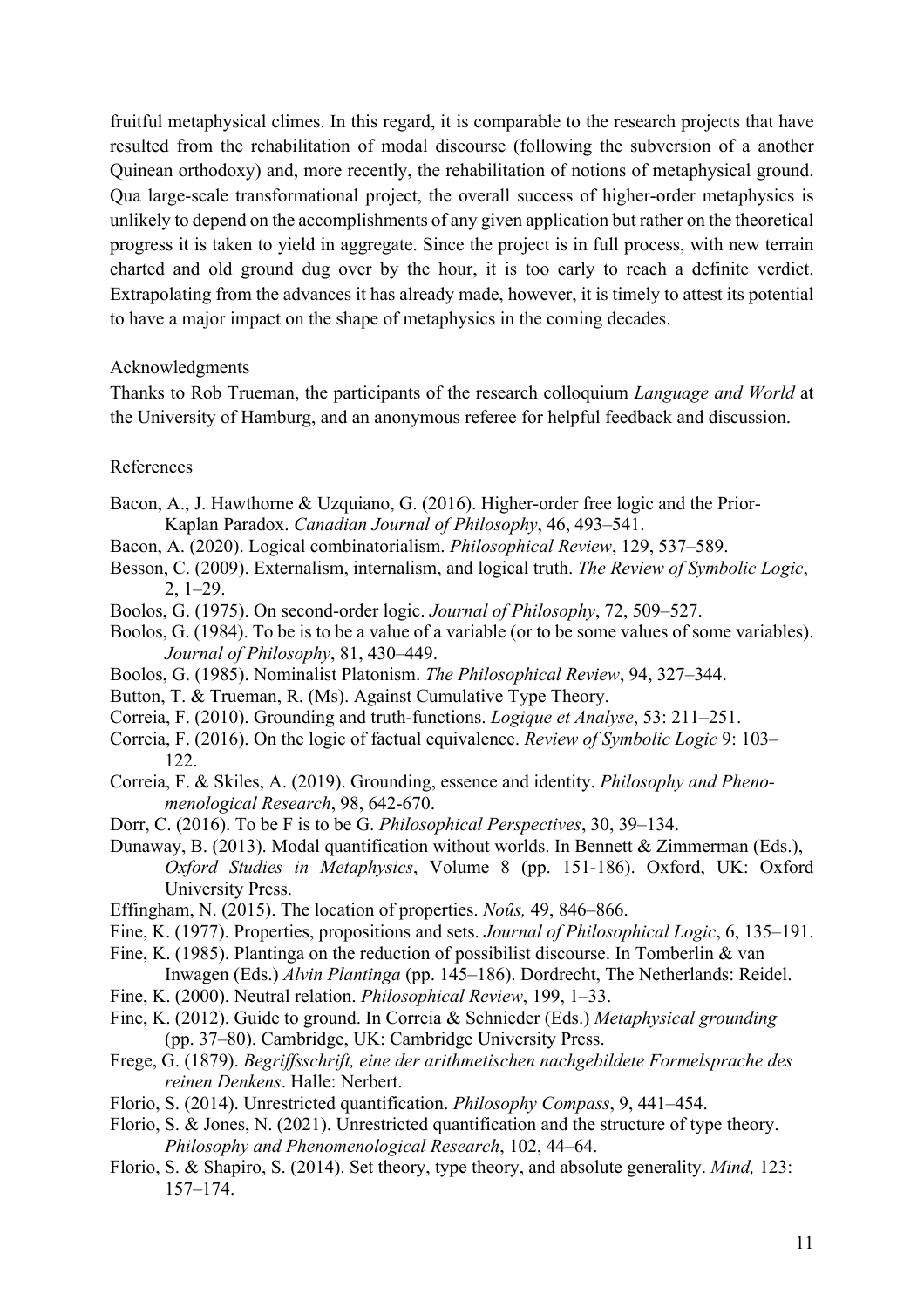- Fritz, P. (2018a). Higher-order contingentism, part 2: Patterns of indistinguishability. *Journal of Philosophical Logic,* 47, 407–418.
- Fritz, P. (2018b). Higher-order contingentism, part 3: Expressive limitations. *Journal of Philosophical Logic*, 47, 649-671.
- Fritz, P. (2019). Structure by proxy, with an application to grounding. *Synthese*, doi.org/10.1007/s11229-019-02450-z
- Fritz, P. & Goodman, J. (2016). Higher-order contingentism, part 1: Closure and generation. *Journal of Philosophical Logic*, 45, 645–695.
- Fritz, P. (2021). On higher-order logical ground. *Analysis*, 80, 656–666.
- Fritz, P. & Goodman, J. (2017a). Counting incompossibles. *Mind,* 126, 1063–1108.
- Fritz, P. & Goodman, J. (2017b). Counterfactuals and propositional contingentism. *The Review of Symbolic Logic*, 10, 509–529.
- Goodman, J. (2016). Williamson on necessitism. *Canadian Journal of Philosophy*, 46, 613– 639.
- Goodman, J. (2017a). Reality is not structured. *Analysis*, 77, 43–53.
- Goodman, J. (2017b). An argument for necessitism. *Philosophical Perspectives*, 30, 160–182.
- Hanks, P. (2015). *Propositional content*. Oxford, UK: Oxford University Press.
- Jones, N. (2018). Nominalist realism. *Noûs*, 52, 808–835.
- Jones, N. (2019). Propositions and cognitive relations. *Proceedings of the Aristotelian Society*, 119, 157–78.
- King, J. (2007). *The nature and structure of content.* Oxford, UK: Oxford University Press.
- King, J., Soames, S., & Speaks, J. (2014). *New thinking about propositions*. Oxford, UK: Oxford University Press.
- Künne, W. (2003). *Conceptions of truth*. Oxford, UK: Oxford University Press.
- Krämer, S. (2017). Everything, and then some. *Mind*, 126, 499–528.
- Linnebo, Ø. & Rayo, A. (2012). Hierarchies ontological and ideological. *Mind*, 121, 269–308.
- MacBride, F (2006). Predicate reference. In Lepore, E. et al. (Eds.) *The Oxford Handbook of the Philosophy of Language* (pp. 422–475) Oxford, UK: Oxford University Press.
- Menzel, C. (1990). Actualism, ontological commitment, and possible world semantics. *Synthese*, 85, 355–89.
- Moltmann, F. (2003). Propositional attitudes without propositions. *Synthese*, 135, 77–118.
- Moltmann, F. (2013). *Abstract objects and the semantics of natural languages*. Oxford, UK: Oxford University Press.
- Myhill, J. (1958). Problems arising in the formalization of intensional logic. *Logique et Analyse,* 1, 78–83.
- Nebel, J. (2019). Hopes, fears, and other grammatical scarecrows. *The Philosophical Review,*  128*,* 63-105.
- Paul, L. (2006). Coincidence as overlap. *Noûs*, 40, 623–659.
- Paul, L. (2012). Building the world from fundamental constituents. *Philosophical Studies*, 158, 221–256.
- Pérez Otero, M. (2013). Contingentism about individuals and higher-order necessitism. *Theoria. Revista de Teoría, Historia y Fundamentos de la Ciencia*, 78, 393–406.
- Prior, A. (1964). Conjunction and contonktion revisited. *Analysis*, 24, 191–195.
- Prior, A. (1971). *Objects of thought*. Oxford: Oxford, UK: Oxford University Press.
- Quine, W. (1970). *Philosophy of logic*. Englewood Cliffs, NJ: Prentice-Hall.
- Rayo, A. (2013). *The construction of logical space*. Oxford, UK: Oxford University Press.
- Rayo, A. (2020). On the open-endedness of logical space. *Philosophers' Imprint*, 20, 1–21.
- Rayo, A. and Yablo, S. (2001). Nominalism through de-nominalization. *Noûs*, 35, 74–92.
- Roberts, A. (2020). Relative necessity and propositional quantification. *Journal of Philosophical Logic*, 49, 703–726.
- Rosefeldt, T. (2008). 'That'-clauses and non-nominal quantification, *Philosophical Studies*,